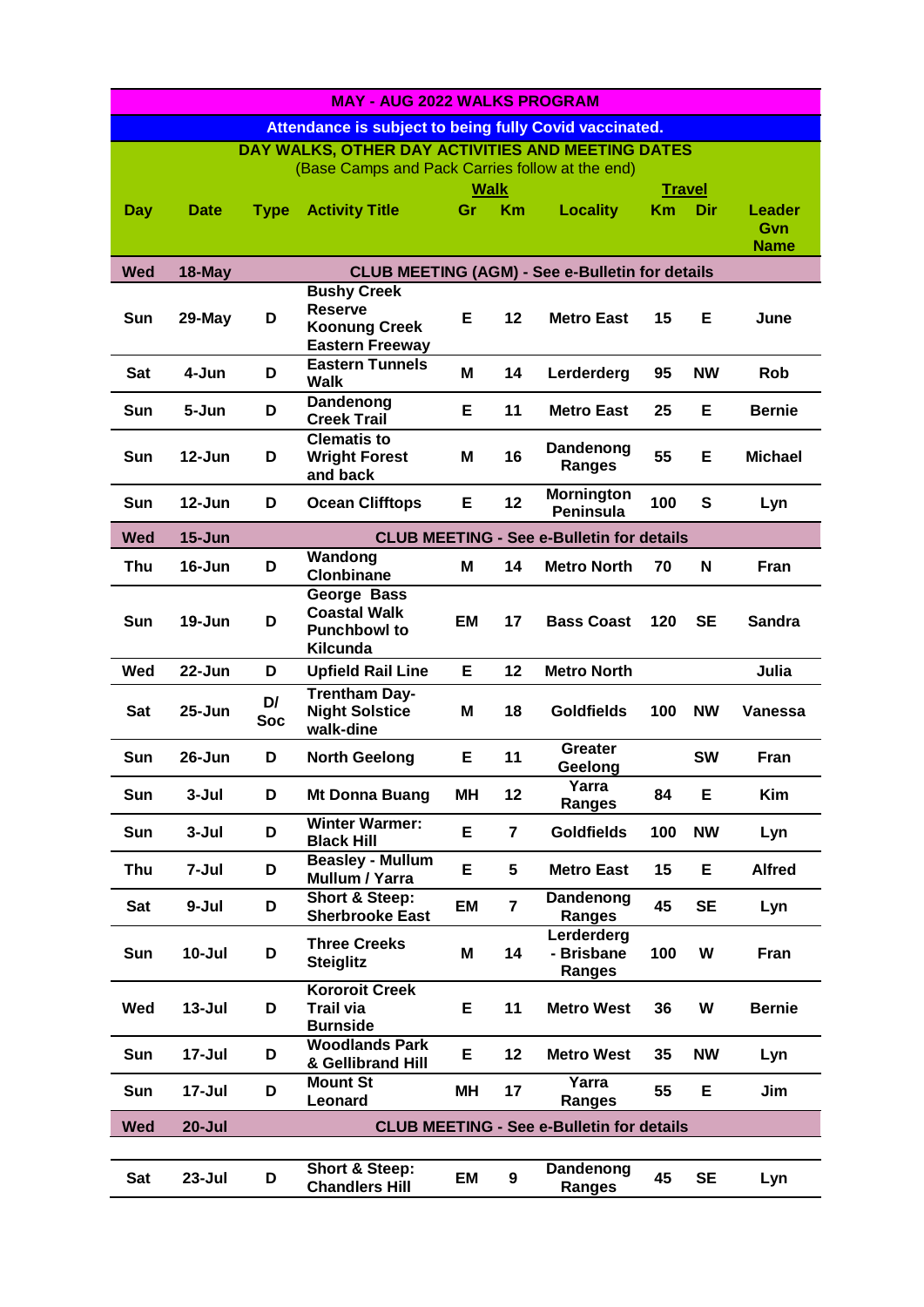| Sun        | $24 -$ Jul | D                                                | <b>Glen Iris to</b><br><b>Mount Waverley</b>                                          | EM        | 13 | <b>Metro East</b>                         | 8   | <b>SE</b> | lan            |
|------------|------------|--------------------------------------------------|---------------------------------------------------------------------------------------|-----------|----|-------------------------------------------|-----|-----------|----------------|
| <b>Sun</b> | $31 -$ Jul | D                                                | <b>Winter Warmer:</b><br><b>Creswick</b>                                              | <b>EM</b> | 9  | <b>Goldfields</b>                         | 130 | <b>NW</b> | Lyn            |
| Sun        | $31 -$ Jul | D                                                | <b>Donvale Explore</b><br>extended                                                    | <b>MH</b> | 16 | <b>Metro East</b>                         | 15  | Е         | <b>Michael</b> |
| Wed        | 3-Aug      | D                                                | Hurstbridge to<br><b>Eltham</b>                                                       | <b>EM</b> | 15 | <b>Metro North</b>                        |     |           | Julia          |
| Thu        | 4-Aug      | D                                                | <b>Finns Reserve</b><br>with Westerfolds<br>Park Loop                                 | Е         | 6  | <b>Metro East</b>                         | 12  | Е         | <b>Alfred</b>  |
| Sun        | 7-Aug      | D                                                | <b>Britannia Range</b>                                                                | MН        | 15 | Yarra<br>Ranges                           | 70  | E         | Roger          |
| Wed        | 10-Aug     | D                                                | Geelong                                                                               | Е         | 5  | <b>Greater</b><br>Geelong                 | 80  | <b>SW</b> | Fran           |
| Sun        | 14-Aug     | D                                                | <b>Ingliston Gorge</b><br>circuit, Ironbark<br>Gorge & Western<br><b>Bluff Tracks</b> | <b>EM</b> | 13 | Lerderderg<br>- Brisbane<br><b>Ranges</b> | 80  | W         | Graeme         |
| <b>Wed</b> | 17-Aug     | <b>CLUB MEETING - See e-Bulletin for details</b> |                                                                                       |           |    |                                           |     |           |                |
| Thu        | 18-Aug     | D                                                | <b>Masons Falls</b><br>circuit                                                        | M         | 16 | <b>Murrindindi</b><br><b>South</b>        | 65  | <b>NE</b> | Joslin         |
| <b>Sun</b> | 21-Aug     | D                                                | <b>Blue Mount -</b><br>Toolangi Potato<br>Farm                                        | M         | 14 | Yarra<br>Ranges                           | 64  | <b>NE</b> | <b>Peter</b>   |

*See next page for Base Camps and Pack Carries*